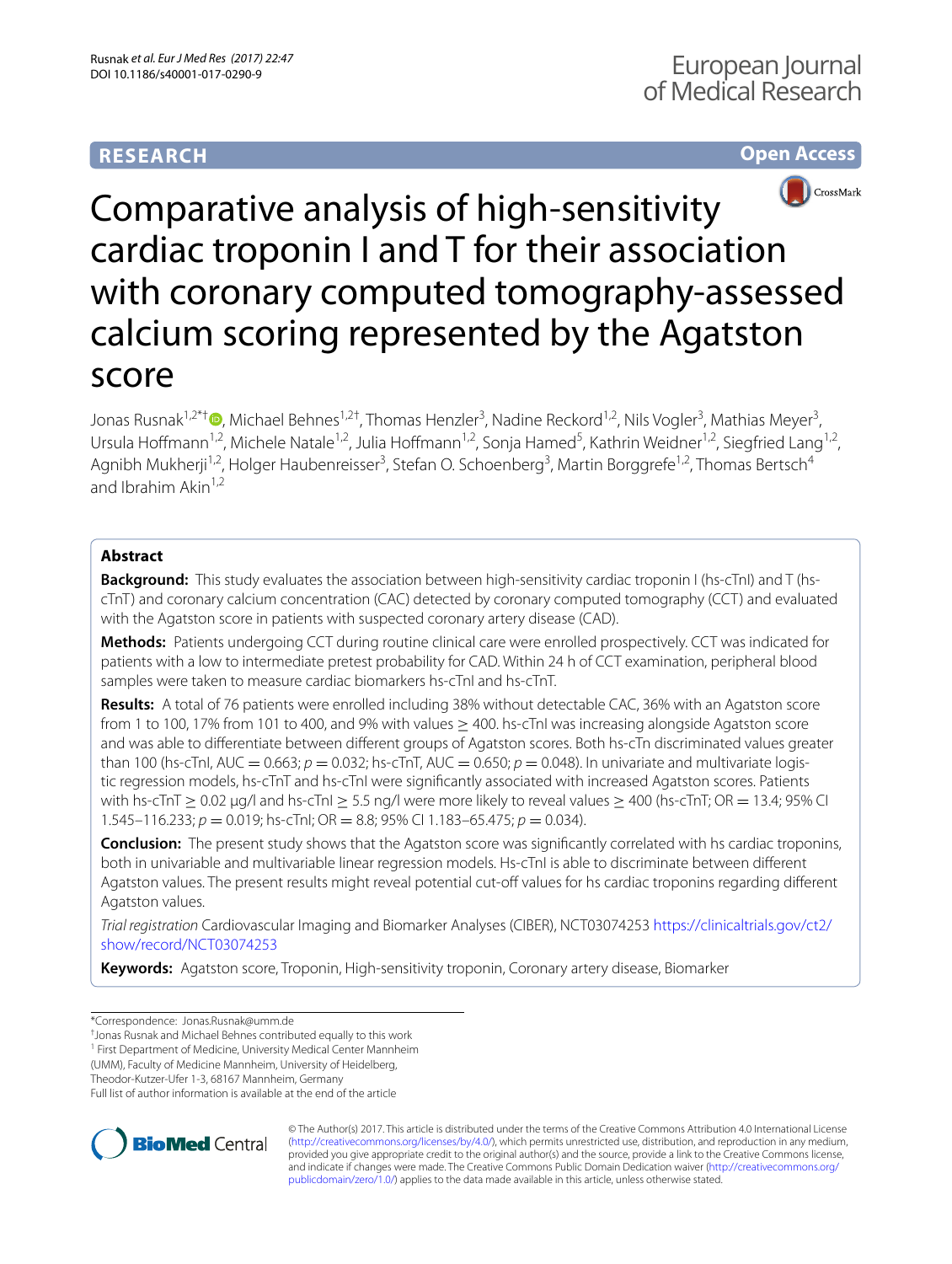# **Background**

The development of atherosclerosis in coronary arteries requires a well-functioning diagnostic algorithm in clinical practice. With the development of high-sensitivity (hs) cardiac troponin assays, not only the diagnosis of symptomatic coronary artery disease (CAD) but also the detection of subclinical CAD is possible [[1](#page-7-0)[–3](#page-7-1)]. However, European guidelines yet do not recommend a general use of hs cardiac troponins as a risk marker [\[4](#page-7-2)].

Nevertheless, there are a number of patients with low to intermediate risk for CAD, who still develop signifcant lesions in the coronary system. One option in the diagnostic algorithm of patients with low to intermediate risk is the estimation of coronary artery calcium (CAC) by coronary computed tomography (CCT), which is capable of reclassifying patients with an intermediate risk for CAD [[5,](#page-7-3) [6\]](#page-7-4). Furthermore, with their ability to detect calcium within the investigated tissue [[7\]](#page-7-5), CT scanners can quantify the amount of calcium within atherosclerotic lesions [[8–](#page-7-6)[10](#page-7-7)]. Being not present in normal vessel wall, calcifcations of the coronary arteries are an indicator for manifest atherosclerosis  $[11, 12]$  $[11, 12]$  $[11, 12]$  $[11, 12]$  $[11, 12]$  and the amount of calcium is being known to represent plaque burden and is associated with the extension of atherosclerosis [[13](#page-7-10)[–17](#page-7-11)]. Moreover, CAC has been evaluated as a valuable risk predictor for adverse coronary events such as myocardial infarction and cardiac death in asymptomatic patients [\[18](#page-7-12), [19](#page-7-13)] and is capable of predicting coronary events beyond other noninvasive tests and risk scores [[5\]](#page-7-3).

The Agatston score is the most commonly used and best evaluated score in clinical routine to objectivy CAC. Detrano et al. demonstrated in a multi-ethnic cohort of individuals without known CAD that the Agatston score is a strong predictor of incident coronary heart disease in a follow-up of 3.8 years [[20](#page-7-14)]. Calcium scores under 100 are unlikely to be associated with severe stenosis on coronary angiography and represent a very low risk for obstructive CAD [\[21,](#page-8-0) [22](#page-8-1)]. Furthermore, a large prospective multiethnic study demonstrated that most coronary events such as myocardial infarction or death from CAD occurred in patients with an Agatston score greater than 100 [[23\]](#page-8-2).

Only few studies evaluated associations of hs-cTn and CAC screening. In a large Danish study cohort of clinical healthy subjects, an association of hs-cTnI and coronary calcium score was demonstrated [\[24\]](#page-8-3). Adding hs-cTnI to the Heart-Score led to a signifcant increase in discriminative C-statistics for predicting coronary artery calcification  $[24]$  $[24]$ . Regarding hs-cTnT, a close correlation of hs-cTnT and the Agatston score in patients without known CAD presenting with chest pain was demonstrated [\[25\]](#page-8-4).

This study aims to evaluate whether there is an association between hs cardiac troponin I and T concentrations and CAC screening being assessed by CCT using the Agatston score in symptomatic patients with low to intermediate risk for CAD.

# **Methods**

### **Study population and patient selection criteria**

The "Cardiovascular Imaging and Biomarker Analyses" (CIBER) study (clinicaltrials.gov identifer: NCT03074253) represents a clinically prospective, controlled, and monocentric study conducted at the University Medical Center Mannheim (UMM), Germany. The research adhered to the principles outlined in the Declaration of Helsinki and was approved by the regional ethics commission II of the Faculty of Medicine Mannheim, University Heidelberg, Germany. Written informed consent was obtained from all patients.

For the present study, consecutive patients undergoing CCT during routine clinical care were included prospectively within the period from January 2015 to August 2015 at the University Medical Centre Mannheim (UMM), Germany. All patients were indicated for CCT due to a low to intermediate PTP of 15–50% presenting with typical or atypical angina pectoris. Exclusion criteria comprised patients with acute myocardial infarction, severe chronic kidney disease being defned as a glomerular fltration rate below 40 ml/min as well as patients with aortic valve stenosis.

## **Coronary computed tomography (CCT)**

All patients were examined using  $2 \times 192$  slice third-generation dual-source CT system (Force; Siemens Healthineers, Forchheim, Germany). All patients underwent a non-contrast-enhanced cardiac CT for the evaluation of coronary calcifications using the Agatston method. The CCT technique was chosen individually for each patient depending on heart rate and/or rhythm and body mass index, with the goal of minimizing radiation exposure while maximizing diagnostic image quality (mAS range 46–258 mAs). Image acquisition techniques included prospective electrocardiographic (ECG) triggering and prospectively ECG-triggered high-pitch spiral acquisitions. Tube voltage was selected using anatomic-based automated tube voltage selection with a range from 70 to 120 kV (Care kV, Siemens Healthineers, Forchheim, Germany) in combination with automated tube current modulation. In the absence of contraindications, patients received 0.4 mg of sublingual nitroglycerin before image acquisition. B-blockers (5–20-mg intravenous metoprolol tartrate) were used to lower heart rates to less than 65 beats/min in patients undergoing prospectively ECGtriggered high-pitch spiral acquisitions.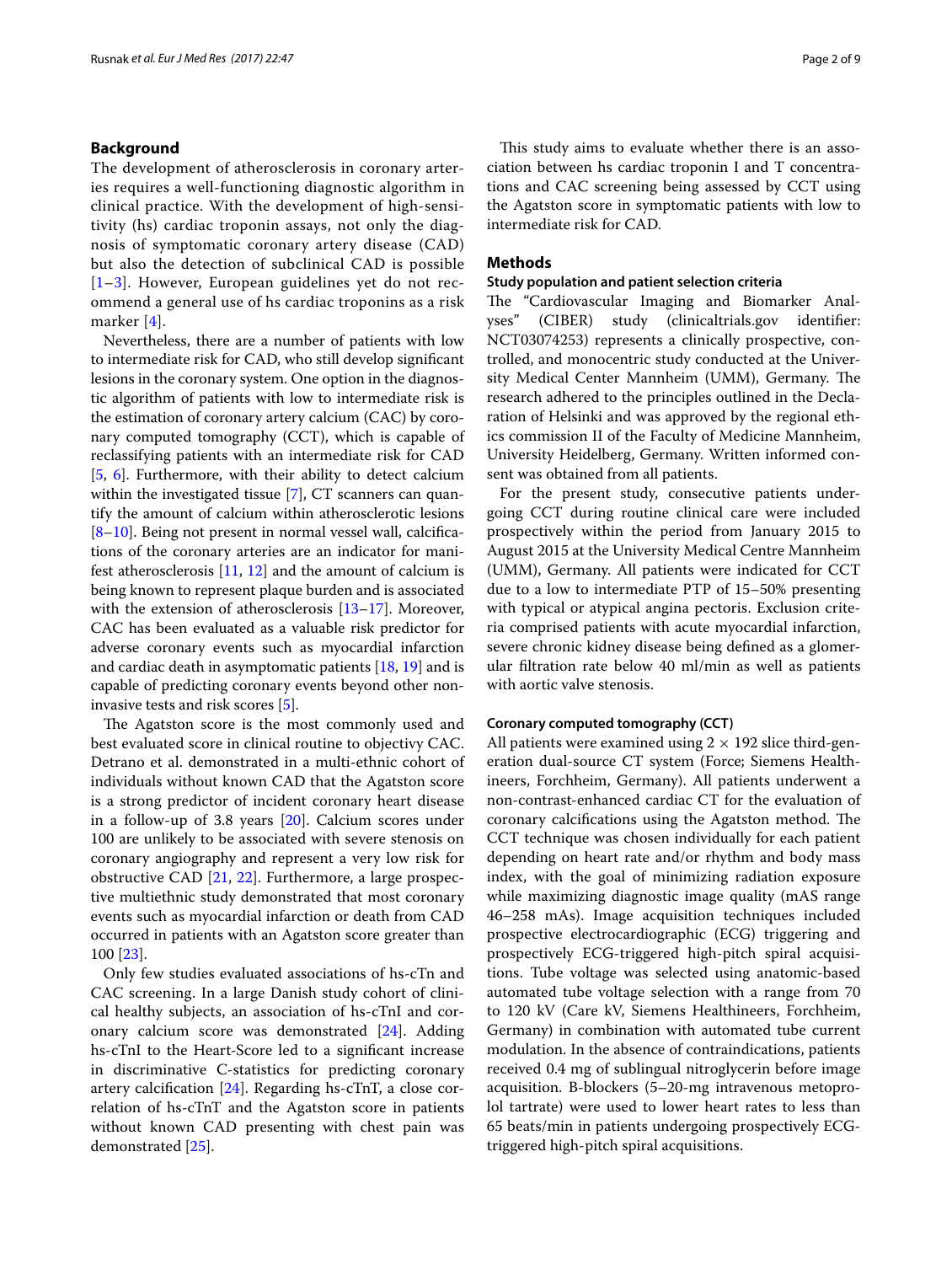Non-contrast-enhanced calcium scoring studies were reconstructed at a section thickness of 3 mm using a dedicated algorithm (Qr36 Siemens Healthineers, Forchheim, Germany). The calcium score was calculated using dedicated software according to the Agatston method [\[10\]](#page-7-7).

### **CCT data analysis**

All CT studies were evaluated on a 3D workstation (Multimodality Workplace, Syngo Via Siemens Healthineers Forchheim, Germany) using standard MPR as well as centerline curved MPR. Observers were blinded for biomarker levels. In the frst step, the number of plaques that could be identifed on CT images in the correct location was recorded to assess the sensitivity of diferent atherosclerotic plaque types. Those plaques, which were found on CT, were further analyzed.

#### **Calcium score calculation (Agatston method)**

Plaque analysis was performed offline using dedicated software (Syngo VA21, Circulation Plaque Analysis; Siemens Healthineers). Window level and width were determined using a standard window-level setting. The study population was divided into four diferent groups patients who did not show any sign coronary calcifcation (Agatston score  $= 0$ ), patients with Agatston score from 1 to 100, patients with a score from 101 to 400, and patients with values greater than 400.

#### **Blood sampling procedures and biochemical analyses**

Within 24 h before or after the CCT, peripheral venous blood samples were taken from each patient, collected in serum monovette® tubes, and centrifuged at 2500×*g* for 10 min at 20 °C. The aliquoted samples were cooled down with liquid nitrogen before being stored at − 80 °C until analysis. The whole processing took part within 2 h after blood extraction. After thawing, the samples were mixed gently by inverting and centrifuged at 2500×*g* for 10 min at 20 °C for cardiac troponin T and NT-proBNP (N-terminal pro-brain natriuretic peptide) analysis. Cardiac troponin T was measured with the cardiac troponin T hs STAT assay on a cobas e602 analyzer (Roche Diagnostics, Mannheim, Germany). The limit of blank (LoB) for this assay was 0.003 µg/l and the limit of detection (LoD) 0.005  $\mu$ g/l as described in the instructions for use [\[26](#page-8-5)]. For TnI measurement, the samples were gently mixed by inverting after thawing and centrifuged for 30 min at  $3000 \times g$  at 4 °C. Cardiac troponin I was measured with the STAT high-sensitivity cardiac troponin I assay on an Architect i1000 analyzer (Abbott, Wiesbaden, Germany) with a LoB of 0.7–1.3 ng/l and a LoD of 1.1–1.9 ng/l [\[27](#page-8-6)]. NT-proBNP was measured with the proBNP II STAT assay on a cobas e602 analyzer (Roche Diagnostics, Mannheim, Germany). The LoD for this assay was  $5 \text{ ng/l } [28]$  $5 \text{ ng/l } [28]$  $5 \text{ ng/l } [28]$ .

Creatinine, cholesterol, LDLC, HDLC, triglycerides, and uric acid were measured on the cobas c702 analyzer (Roche Diagnostics Mannheim, Germany). All biomarkers were measured in patients' serum.

#### **Statistical analysis**

Data were analyzed using the software IBM SPSS version 22.0. Categorical variables are expressed as absolute numbers and percentage, whereas continuous variables are shown as mean and range. All biomarkers are presented as the median and interquartile range or mean and standard deviation. For univariate correlations, we used the Spearman Rho test. To analyze the relation between CAC groups and biomarkers, the non-parametric Kruskal–Wallis test was used because the values did not show a normal distribution. To test the presence of a Gaussian distribution, the Kolmogorov–Smirnov test was applied. Receiver operating characteristic (ROC) curves with the area under the curves (AUC) were generated to associate hs-cTn and NTproBNP with groups of patients with diferent CAC scores. Multivariate regression models were calculated with backward elimination (Forrest plot). The odds ratios for hs-cTn and cardiovascular risk factors were calculated by binomial logistic regression. All analyses were considered signifcant when *p* was < 0.05, a statistical trend corresponding to  $p < 0.1$ .

## **Results**

## **Baseline characteristics**

A total of 76 patients were included prospectively with their baseline characteristics being outlined in Table [1](#page-3-0). Mean age was 58 years and gender was distributed evenly. About one sixth of patients sufered from diabetes mellitus (16%) and a forth had a known cardiac family history (26%). Nearly a third of study patients (30%) fell into the "adiposity" category, defned as BMI greater than 30 kg/m<sup>2</sup>. Arterial hypertension, hypercholesterolemia, and smoking were the most common risk factors. A minor part of patients sufered from atrial fbrillation.

38% revealed an Agatston score of 0, whereas 36% showed a score from 1 to 100, 17% from 101 to 400, and 9% had an Agatston score greater than 400. In the present cohort, measurable concentrations of hs-cTnI were present in all patients (100%) and of hs-cTnT in 72% (55/76) of the study patients.

# **Hs cardiac troponins increase alongside increasing Agatston score**

As presented in Fig. [1,](#page-3-1) concentrations of hs-cTnI were increasing with increasing Agatston score and were able to diferentiate signifcantly between the diferent groups of patients without calcifcation, patients with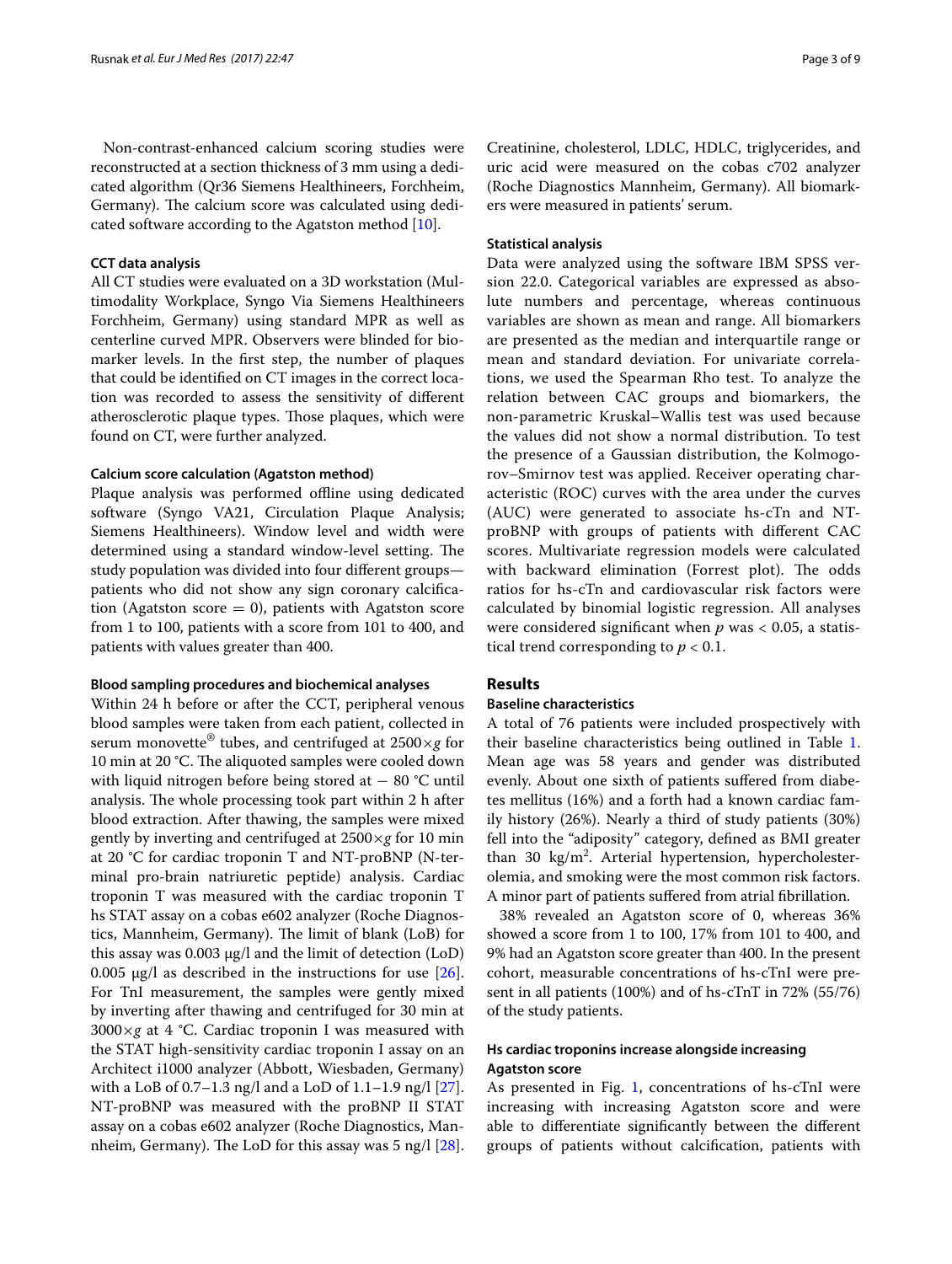<span id="page-3-0"></span>**Table 1 Baseline characteristics of patients undergoing CAC screening by coronary CT (***n* **= 76)**

| <b>Characteristics</b>             | Value        |
|------------------------------------|--------------|
| Age, mean (SD)                     | 58.4 (11.36) |
| Gender, n (%)                      |              |
| Male                               | 38 (50)      |
| Female                             | 38 (50)      |
| Cardiovascular risk factors, n (%) |              |
| Arterial hypertension              | 39 (51)      |
| Hypercholesterinemia               | 30(40)       |
| Cardiac family history             | 20(26)       |
| Smoking                            | 24 (32)      |
| Diabetes mellitus                  | 12(16)       |
| Adiposity                          | 23 (30)      |
| Laboratory parameters, mean (SD)   |              |
| Creatinine µmol/l                  | 81.0 (58.9)  |
| Total cholesterol, mmol/l          | 5.1(0.95)    |
| LDL cholesterol, mmol/l            | 3.4(0.91)    |
| HDL cholesterol, mmol/l            | 1.4(0.43)    |
| Triglyceride, mmol/l               | 1.6(0.96)    |
| Uric acid, µmol/l                  | 299.9 (78.4) |
| Medical history, n (%)             |              |
| Atrial fibrillation                | 6(7.9)       |
| Paroxysmal                         | 4(5.3)       |
| Persistent                         | 1(1.3)       |
| Permanent                          | 1(1.3)       |
| COPD                               | 3(3.9)       |
| Asthma                             | 1(1.3)       |
| Cancer                             | 15 (19.7)    |
| Radiotherapy                       | 2(3)         |
| Agatston score                     |              |
| 0                                  | 29 (38)      |
| $1 - 100$                          | 27(36)       |
| 101-400                            | 13(17)       |
| >400                               | 7(9)         |

*COPD* chronic obstructive pulmonary disease, *SD* standard deviation

Agatston score from 0 to 100, and those with Agatston score greater than 100 ( $p = 0.029$ ). The association of hscTnI and the groups of patients with Agatston values of 0, values less than 100, values from 100 to 400, and values greater than 400 showed a statistical trend toward signifcance ( $p = 0.065$ ).

Accordingly, hs-cTnT revealed a numerical increase between the diferent groups of Agatston scoring, as demonstrated in Fig. [2](#page-3-2).

# **Cardiovascular risk factors and biomarkers according to Agatston categories**

As outlined in Table [2](#page-4-0), slight increases of hs-cTnI and hscTnT were already detectable in patients without measurable calcification ( $n = 29$ ; hs-cTnI, median = 1.6 ng/l;



<span id="page-3-1"></span>

<span id="page-3-2"></span>IQR  $[1.0-2.2 \text{ ng/l}]$ ; hs-cTnT, median = 0.005  $\mu$ g/l; IQR  $[0.0029-0.006 \mu g/l]$ ). Highest hs-cTnI levels were found in patients with Agatston score greater than 400 (*n* = 7; hs-cTnI, median = 2,5 ng/l; IQR [1.2– 7.4 ng/l]), followed by decreasing levels in patients with Agatston score between 101 and 400 ( $n = 13$ ; hs-cTnI, median  $= 2.3$  ng/l; IQR [1.8–3.7 ng/l]) and with Agatston score from 1 to 100 ( $n = 27$ ; hs-cTnI, median = 1.9 ng/l; IQR [1.2–3.1 ng/l]). In contrast to hs-cTnI, hs-cTnT was not increasing according to increasing Agatston values.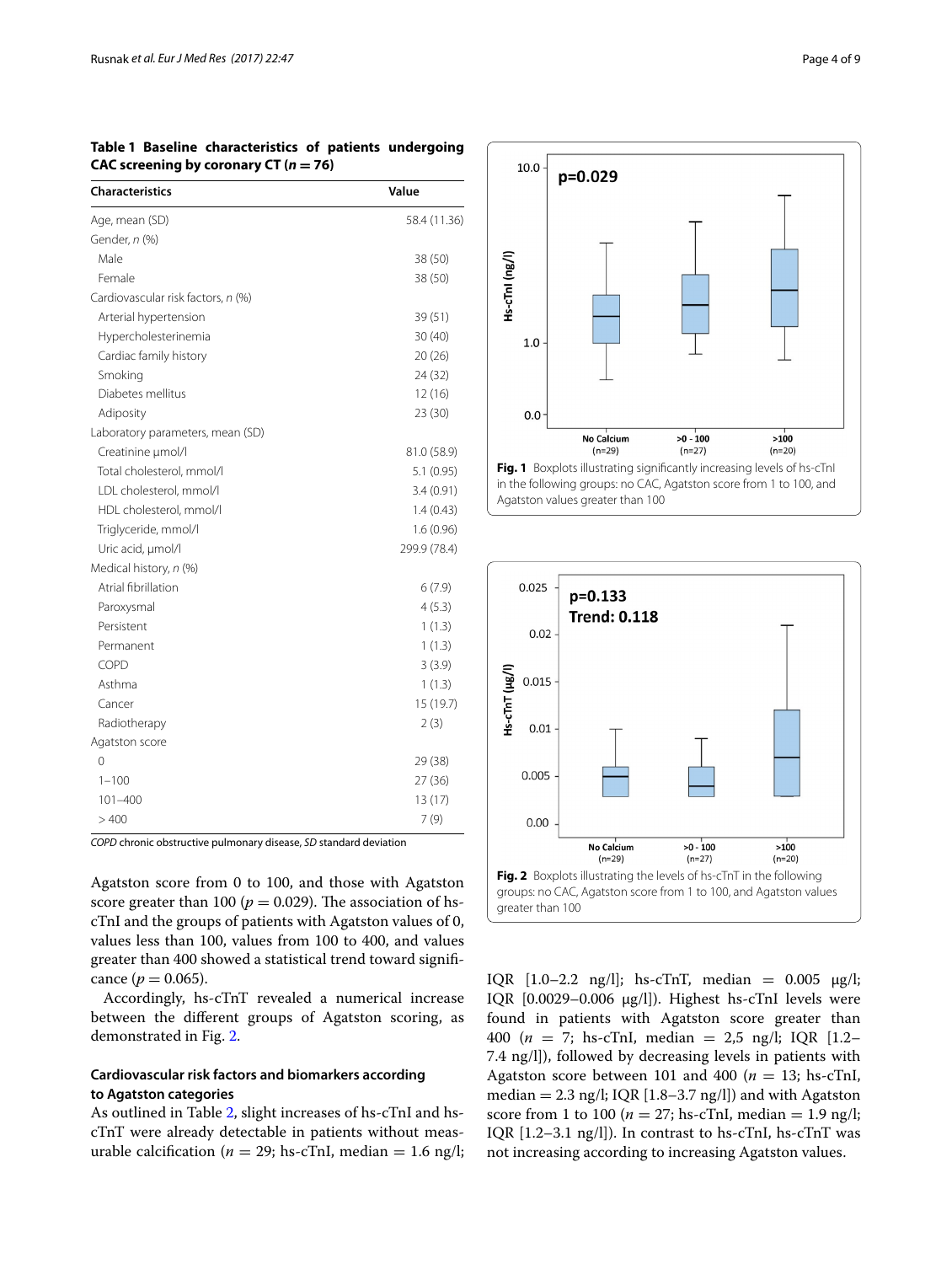|                             |                         | $\geq$ 1-100            | $>100 - 400$           | >400                    |
|-----------------------------|-------------------------|-------------------------|------------------------|-------------------------|
| n                           | 29                      |                         |                        |                         |
| hs-cTnT, µg/l, median (IQR) | $0.005(0.0029 - 0.006)$ | $0.004(0.0029 - 0.006)$ | $0.007(0.003 - 0.012)$ | $0.007(0.0029 - 0.026)$ |
| hs-cTnl, ng/l, median (IQR) | $1.6(1.0-2.2)$          | $1.9(1.2 - 3.1)$        | $2.3(1.8-3.7)$         | $2.5(1.2 - 7.4)$        |

<span id="page-4-0"></span>**Table 2 Troponin values according to the degree of Agatston score**

*IQR* interquartile range, *hs-cTnT* high-sensitivity cardiac troponin T, *hs-cTnI* high-sensitivity cardiac troponin I

Regarding the diferent Agatston categories, the average age as well as the level of uric acid within the groups is increasing with according to increasing Agatston values. In contrast, LDL decreased according to increasing Agatston values. Patients with evidence of CAC assessed by CCT were more frequently male and smokers. Notably, the group of patients with Agatston values > 400 show sufered from arterial hypertension (86%) and revealed a cardiac family history (57%) compared to patients of the remaining groups. In contrast, none of patients with Agatston values above 400 suffered from diabetes. Accordingly, rate of diabetes was also low in patients without CAC (10%) and in patients with Agatston values from 1 to 100 (11%). However, in the group of Agatston values ranging from 101 to 400 nearly half of patients had diabetes as a preexisting condition.

# **Univariable and multivariable linear regression models evaluating the association with the Agatston score**

As presented in Table [3](#page-4-1), the Agatston score correlated signifcantly with both hs-cTnI and hs-cTnT as well as with patients' age and uric acid ( $p < 0.05$ ). No significant correlations were found between Agatston score and NT-proBNP.

Beyond these univariable associations, both hs-cTns were still signifcantly associated with the Agatston score after adjusting for all of these risk factors in multivariable linear regression models (Table  $3$ ). These models comprised thirteen clinical known risk factors for CAD, such as age, gender, creatinine, uric acid, cholesterol, LDLC, HDLC, BMI, triglycerides, arterial hypertension, cardiac family history, smoking, diabetes and NT-proBNP

[hs-cTnT ( $\beta$  = 1.348; *T* = 7.046;  $p$  = 0.0001), and hs-cTnI  $(\beta = 1.643; T = 4.644; p = 0.0001)$ .

# **Both hs‑cTn discriminate between Agatston score values greater than 100**

As presented in Fig. [3](#page-5-0)a, b, hs-cTnI and hs-cTnT were able to discriminate Agatston score greater than 100 being assessed by CCT (hs-cTnI,  $AUC = 0.663$ ;  $p = 0.032$ ; hs-cTnT AUC = 0.650,  $p = 0.048$ ). Combining hs-cTn plus NT-proBNP revealed no additional benefit (hs-cTnI + NT-proBNP;  $AUC = 0.536$ ;  $p = 0.637$ ; hs-cTnT + NT-proBNP, AUC =  $0.590$ ;  $p = 0.233$ ). All other evaluated biomarkers such as NT-proBNP, uric acid, LDL, HDL, triglycerides, and creatinine did not show signifcant discrimination in C-statistics (data not shown).

# **Odds ratio for Agatston score > 100 and Agatston score > 400**

Table [4](#page-6-0) demonstrates that patients with hs-cTnT values of  $\geq$  0.007 µg/l were up to five times more likely to reveal Agatston scores of greater than 100  $[n = 11,$ odds ratio (OR) = 5.0; 95% CI 1.664-15.025;  $p = 0.004$ . Patients with hs-cTnT values of 0.02 µg/l or greater were more than 13 times more likely to reveal Agatston scores greater than 400 ( $n = 2$ , OR = 13.4; 95% CI 1.545–116.233;  $p = 0.019$ ). Noteworthily, hs-cTnI levels  $\geq$  5.5 ng/l were associated with the presence of Agatston scores greater than 400 ( $n = 2$ , OR = 8.8; 95%) CI 1.183–65.475;  $p = 0.034$ ). However, a cut-off value of 4.0 ng/l for hs-cTnI did not predict patients with Agatston score greater than  $100 (n = 5, \text{OR} = 3.4; 95\% \text{ CI}$  $0.867 - 13.337; p = 0.079$ .

<span id="page-4-1"></span>**Table 3 Univariable and multivariable associations on with logarithm of Agatston score**

|                 | <b>Univariable</b> |       | <b>Multivariable hs-cTnT</b> |                          |                          |       | <b>Multivariable hs-cTnl</b> |                   |                   |       |                          |        |
|-----------------|--------------------|-------|------------------------------|--------------------------|--------------------------|-------|------------------------------|-------------------|-------------------|-------|--------------------------|--------|
|                 |                    | D     | В                            | $CI$ of $B$              | B                        | t     | p                            | B                 | $CI$ of $B$       |       |                          | D      |
| hs-cTnT, µg/l   | 0.265              | 0.021 | 38.451                       | 27.561-4934              | 1.348                    | 7.046 | 0.0001                       | $\qquad \qquad -$ | $\qquad \qquad =$ |       | $\overline{\phantom{0}}$ |        |
| hs-cTnl, ng/l   | 0.246              | 0.032 | $\overline{\phantom{a}}$     | $\overline{\phantom{0}}$ | $\overline{\phantom{0}}$ |       |                              | 50                | $24 - 68$         | 1.643 | 4.644                    | 0.0001 |
| NT-proBNP, ng/l | 0.975              | 0.004 | 0.008                        | 0.195-0.212              | 0.016                    | 0.083 | 0.934                        | 0.127             | $0.074 - 0.328$   | 0.244 | 1.259                    | 0.213  |

*hs-cTnT* high-sensitivity cardiac troponin T, *hs-cTnI* high-sensitivity cardiac troponin I, *NT-proBNP* N-terminal pro-brain natriuretic peptide, *CI* confdence interval *p* < 0.05 indicates statistical signifcance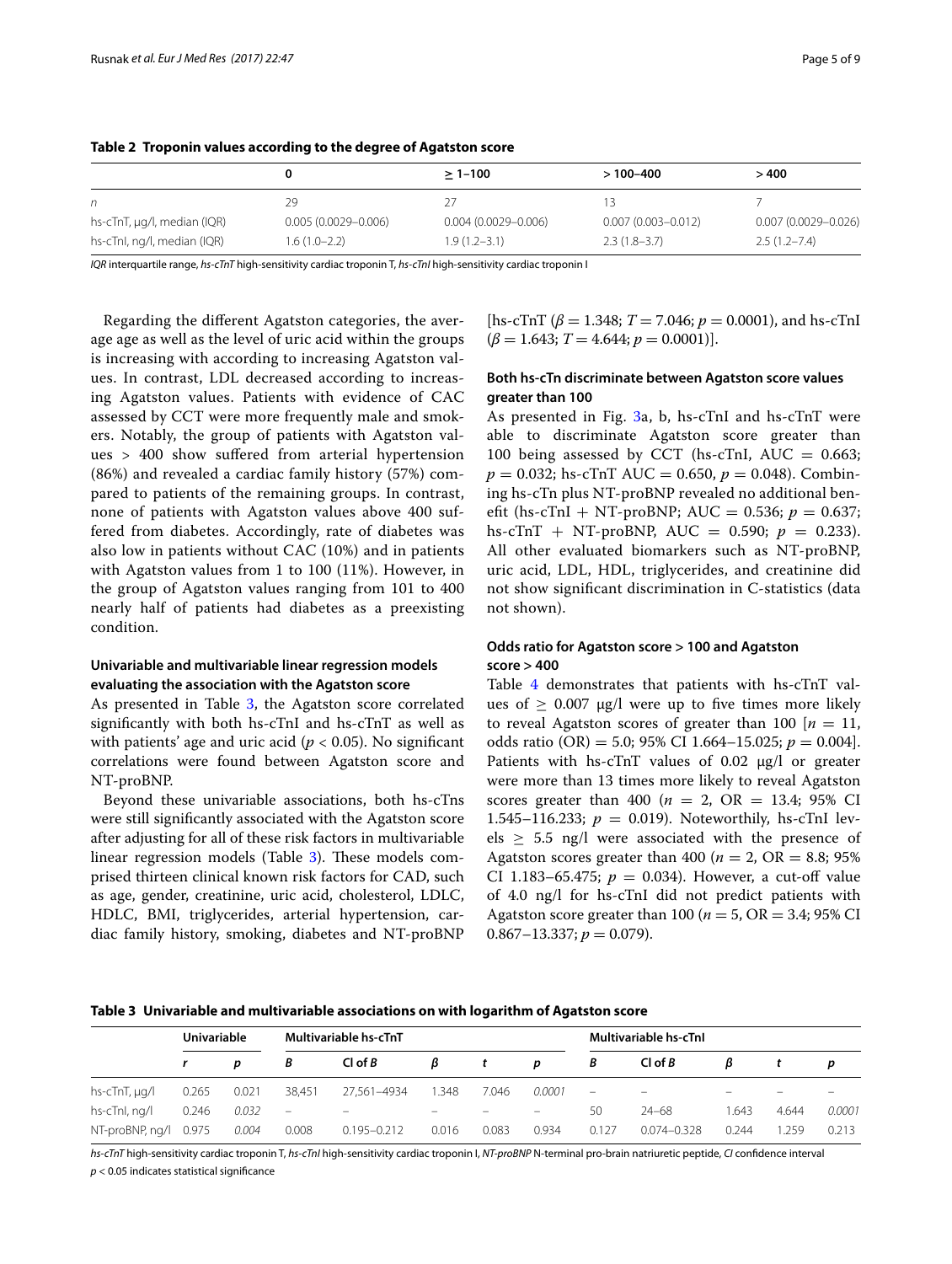

# <span id="page-5-0"></span>**Discussion**

The present study evaluates the association between high-sensitivity cardiac troponins (hs-cTnI or hs-cTnT) and the Agatston score assessed by CCT in patients with a low to intermediate risk to sufer from CAD. It was demonstrated that hs-cTnI signifcantly and hs-cTnT numerically increased alongside increasing Agatston score (i.e., Agatston score  $= 0$ , Agatston score from 1 to 100, Agatston score from 101 to 400, and Agatston score of  $>$  400). The Agatston score was significantly correlated with hs cardiac troponins, both in univariable and multivariable linear regression models, whereas established clinical, cardiovascular risk factors as well as known cardiovascular risk biomarkers did not reveal consistent associations with the Agatston score. Both hs-cTns were able to discriminate patients with the highest Agatston score of more than 100. Finally, increased hs cardiac troponin levels beyond a predefined cut-off value were able to predict the presence of an increased Agatston score (i.e., greater than 100 and greater than 400).

Cardiac troponins are released specifcally from the myocardium due to cardiac injury during ischemic conditions. Assuming that Agatston scores are increasing with the amount of atherosclerotic burden [[13–](#page-7-10)[15](#page-7-15)], the increasing levels of hs-cTnI, as ascertained in the present study, might be explained due to rising probability of ischemia coming along with increasing severity of CAD. The potential ability of hs-cTnI to discriminate between the diferent CAC values, might allow to diferentiate between patients at high risk and patients with no need for further diagnostic assessment  $[29]$  $[29]$ . These present fndings are in accordance with a study by Olson et al. showing an association between hs-cTnI and coronary calcium score in a Danish study cohort of 1173 clinically healthy subjects [\[24](#page-8-3)]. It was demonstrated that hs-cTnI was able to predict Agatston values greater than 100 and showed that adding hs-cTnI to the Heart-Score led to a signifcant increase in C-statistics for predicting coronary artery calcifcation. In another large and prospective Multi-Ethnic Study of Atherosclerosis (MESA) cohort including patients free of known CAD at baseline, most coronary heart events such as myocardial infarction or death from CAD occurred in patients with an Agatston score greater than 100 [\[23](#page-8-2)]. Hence, the diferentiation of patients with an Agatston score > 100 is important for risk stratifcation of coronary heart disease in asymptomatic patients. Taking the result from the C-statistics of the present study into account, hs-cTnI as well as hscTnT might have the potential to identify patients with Agatston score greater than 100. Whether the Agatston score might reliably detect asymptomatic patients with higher risk for adverse coronary events in the clinical setting remains unclear due to the fact that this study was performed on symptomatic patients. The lack of an additional beneft by NT-proBNP might be triggered by the study design and its smaller sample size. Former studies with a larger cohort demonstrated an association of NTproBNP with the extent of CAC values [[30,](#page-8-9) [31\]](#page-8-10).

In addition to the results presented by Olson et al., the present study shows that hs-cTnI was able to discriminate Agatston values greater than 100 in C-statistics as a stand-alone biomarker. Patients with hs-cTnI values > 5.5 ng/l were up to eight times more likely to reveal an Agatston score of greater than 400. High calcium scores are being known to be associated with a high plaque burden and more advanced stages of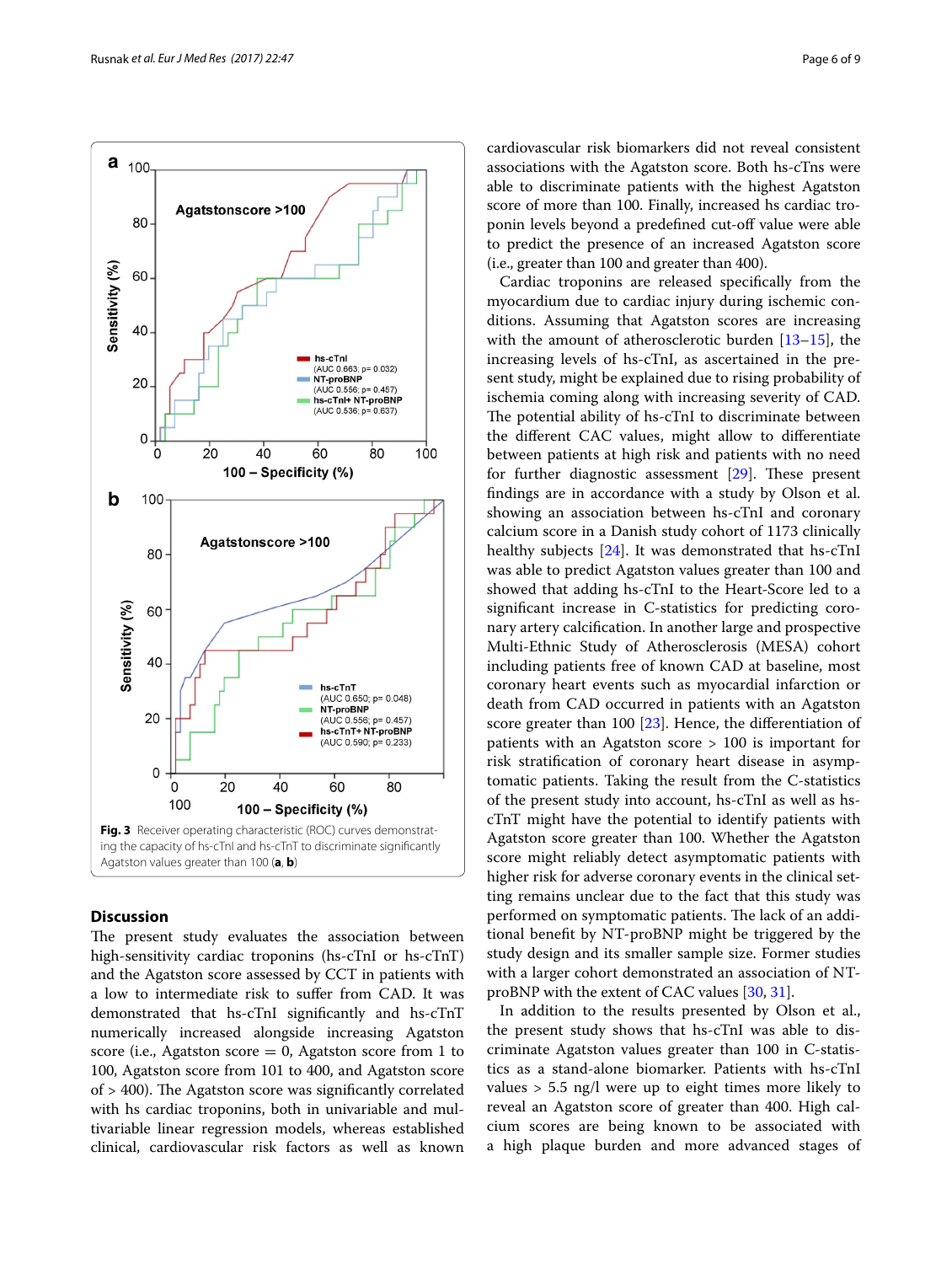| Agatston score > 100              | Odds ratio | 95% CI             |       | Agatston score > 400           | Odds ratio | 95% CI        |       |
|-----------------------------------|------------|--------------------|-------|--------------------------------|------------|---------------|-------|
| hs-cTnT ( $\geq 0.007 \,\mu$ g/l) | 5.0        | $(1.664 - 15.025)$ | 0.004 | hs-cTnT ( $\geq 0.02 \mu$ g/l) | 13.4       | 1.545-116.233 | 0.019 |
| hs-cTnl ( $\geq 4.0$ ng/l)        | 3.4        | $(0.867 - 13.337)$ | 0.079 | hs-cTnl $(> 5.50$ ng/l)        | 8.8        | 1.183-65.475  | 0.034 |

<span id="page-6-0"></span>**Table 4 Logistic regression analysis for evaluating the ability of hs-cTn for the detection of increased Agatston scores**

Italic values indicate statistically signifcant *p* values (*p* < 0.05)

*CI* confdence interval, *hs-cTnT* high-sensitivity cardiac troponin T, *hs-cTNI* high-sensitivity cardiac troponin I

atherosclerosis  $[15, 32, 33]$  $[15, 32, 33]$  $[15, 32, 33]$  $[15, 32, 33]$  $[15, 32, 33]$ . Therefore, it may be assumed that hs-cTnI values greater than 5.5 ng/l might refect patients with a high plaque burden and more severe coronary artery stenoses. However, taking the data from the present study, it was not feasible to give a proper cut-of value that might predict a signifcant likelihood for an Agatston score greater than 100. Additionally, with only two patients having hs-cTnI values greater than 5.5 ng/l, the clinical impact and reliability of this fnding need to be approved by further larger studies.

In contrast to the results presented by Korosoglu et al., showing a close correlation between hs-cTnT and the Agatston score in patients without known CAD and presenting with chest pain, the present study could not reveal a signifcant correlation between hs-cTnT and the Agatston score [[25](#page-8-4)]. However, hs-cTnT was able to discriminate Agatston values greater than 100. Furthermore, using cut-off values for hs-cTnT of greater than 0.007 µg/l and greater than  $0.02 \mu g/l$ , revealed a fivefold higher likelihood for an Agatston score greater than 100 and a 13-fold higher likelihood for an Agatston score greater than 400, respectively. With solely two patients revealing hs-cTnT values greater than  $0.02 \mu g/l$ , these findings have limited impact. However, these results might indicate a proper cut-off value which should be further investigated in larger studies due to the fact that calcium scores greater than 400 are known to indicate CAD at an extensive stage and therefore imply invasive coronary angiography as the next diagnostic step [[34\]](#page-8-13). However, the C-statistics regarding hs-cTnT and the discrimination of Agatston values greater than 400 in the present study did not show statistical signifcance, which might be the consequence of the small sample size. In a cross-sectional study including 215 Japanese men and women, Kitagawa et al. could also demonstrate that the serum concentration of hs-cTnT was associated with an increased odds ratio for an Agatston score > 100 and an Agatston score  $>$  400 [\[35\]](#page-8-14). In contrast to the present study, Kitagawa et al. showed that hs-cTnT was able to discriminate Agatston values greater than 400.

# **Conclusions**

In conclusion, the results of the present study are in line with further studies, showing that hs-cTnI is increasing alongside with increasing Agatston score and is able

to diferentiate between diferent Agatston values and might therefore become a potentially useful biomarker in detecting patients with subclinical CAD. With the present study being performed in a symptomatic cohort, it cannot be assumed that these results can be transformed on asymptomatic patients. The data as well show that hscTnI might be capable of indicating the amount of calcium within coronary arteries. Regarding the likelihood of a high atherosclerotic plaque burden represented by Agatston score  $> 400$ , the present study might deliver a potential cut-off value for hs-cTnI (hs-cTnI  $> 5.5$  ng/l). These findings should be reevaluated in larger prospective studies due to the small sample size of the current study. Furthermore, hs-cTnI as well as hs-cTnT were signifcantly associated with Agatston score in multivariable regression models. The C-statistics showed that hs-cTnI and hs-cTnT were both able to signifcantly discriminate Agatston values greater than 100. Of note, the present study could as well deliver potential cut-off values for hs-cTnT, which should be confrmed in further studies. However, hs-cTnT was not signifcantly diferentiate between diferent CAC values.

## **Study limitations**

First, the present study is limited by its small sample size, thereby restricting propositions for the general population. To confrm the present fndings, the study should be repeated prospectively including a larger sample size. Second, the study population, mostly consisting of Caucasian individuals, does not refect a multiethnic cohort. Therefore, the results cannot be transferred to other ethnic groups or the general population. Furthermore, the present study shows lack of clinical outcome data. Taking this into account, the prognostic merit of increased cardiac troponin values within this study remains unclear. To solve this matter, longitudinal studies are needed to prove whether the selected cut-of values of hs cardiac troponin and the estimated Agatston scores might reveal an increase in risk prediction. However, regarding the study design with the inclusion of solely symptomatic patients risk prediction towards patients without any symptoms are not allowed. Furthermore, Agatston score is only validated for 120 kV. With regard to the kV range of the present study, the CAC might be less reliable.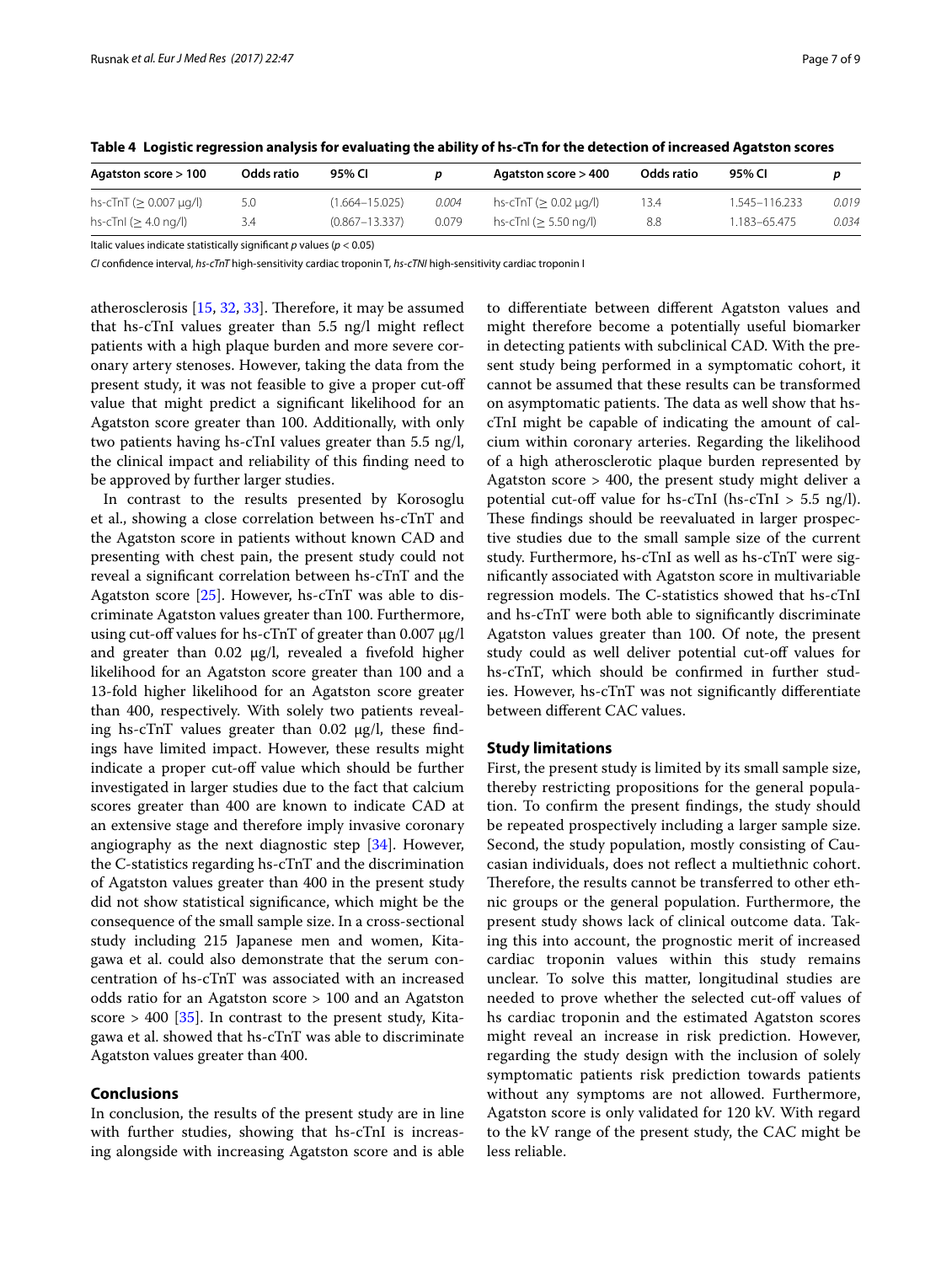#### **Abbreviations**

ACS: acute coronary syndrome; AMI: acute myocardial infarction; AUC: area under the curve; CAD: coronary artery disease; CAC: coronary calcium concentration; CT: computed tomography; CCT: coronary computed tomography; CI: confdential interval; ECG: electrocardiogram; hs-cTnI: high-sensitivity coronary troponin I; hs-cTnT: high-sensitivity coronary troponin T; hs: high sensitivity; LoB: limit of blank; LoD: limit of detection; MPR: multiplanar reformat; NTproBNP: N-terminal pro-brain natriuretic peptide; OR: odds ratio; ROC: receiver operating characteristic curve; SD: standard deviation.

#### **Author details**

<sup>1</sup> First Department of Medicine, University Medical Center Mannheim (UMM), Faculty of Medicine Mannheim, University of Heidelberg, Theodor-Kutzer-Ufer 1-3, 68167 Mannheim, Germany. 2 DZHK (German Center for Cardiovascular Research) Partner Site Mannheim, Mannheim, Germany. 3 Institute of Clinical Radiology and Nuclear Medicine, University Medical Center Mannheim (UMM), Faculty of Medicine Mannheim, University of Heidelberg, Mannheim, Germany. 4 Institute of Clinical Chemistry, Laboratory Medicine and Transfusion Medicine, General Hospital Nuremberg, Paracelsus Medical University, Nuremberg, Germany. 5 Department of Internal Medicine III, University Hospital Heidelberg, Faculty of Medicine Heidelberg, University of Heidelberg, Heidelberg, Germany.

#### **Acknowledgements**

Not applicable.

#### **Competing interests**

Thomas Bertsch performs reagent evaluation studies for Roche Diagnostics.

#### **Availability of data and materials**

The datasets used and/or analyzed during the current study are available from the corresponding author on reasonable request.

#### **Consent for publication**

Not applicable.

### **Ethics approval and consent to participate**

This study was approved by the local ethics commission II of the Faculty of Medicine Mannheim, University of Heidelberg, Theodor-Kutzer-Ufer 1-3, 68167 Mannheim (no specifc reference number available; [http://www.umm.uni](http://www.umm.uni-heidelberg.de/inst/ethikkommission)[heidelberg.de/inst/ethikkommission](http://www.umm.uni-heidelberg.de/inst/ethikkommission)).

#### **Funding**

This work was supported by the DZHK (Deutsches Zentrum für Herz-Kreislauf-Forschung—German Centre for Cardiovascular Research).

## **Publisher's Note**

Springer Nature remains neutral with regard to jurisdictional claims in published maps and institutional afliations.

Received: 20 July 2017 Accepted: 7 November 2017 Published online: 16 November 2017

#### **References**

- <span id="page-7-0"></span>1. Beatty AL, Ku IA, Christenson RH, DeFilippi CR, Schiller NB, Whooley MA. High-sensitivity cardiac troponin T levels and secondary events in outpatients with coronary heart disease from the Heart and Soul Study. JAMA Intern Med. 2013;173(9):763–9.
- 2. Eggers KM, Lagerqvist B, Venge P, Wallentin L, Lindahl B. Persistent cardiac troponin I elevation in stabilized patients after an episode of acute coronary syndrome predicts long-term mortality. Circulation. 2007;116(17):1907–14.
- <span id="page-7-1"></span>3. Everett BM, Brooks MM, Vlachos HE, Chaitman BR, Frye RL, Bhatt DL, Group BDS. Troponin and cardiac events in stable ischemic heart disease and diabetes. N Engl J Med. 2015;373(7):610–20.
- <span id="page-7-2"></span>4. Authors/Task Force M, Piepoli MF, Hoes AW, Agewall S, Albus C, Brotons C, Catapano AL, Cooney MT, Corra U, Cosyns B, et al. 2016 European guidelines on cardiovascular disease prevention in clinical practice: The Sixth Joint Task Force of the European Society of Cardiology and other societies on cardiovascular disease prevention in clinical practice (constituted by representatives of 10 societies and by invited experts): developed with the special contribution of the European Association for Cardiovascular Prevention & Rehabilitation (EACPR). Eur J Prev Cardiol. 2016;23(11):1–96.
- <span id="page-7-3"></span>5. Thomas DM, Divakaran S, Villines TC, Nasir K, Shah NR, Slim AM, Blankstein R, Cheezum MK. Management of coronary artery calcium and coronary CTA fndings. Curr Cardiovasc Imaging Rep. 2015;8(6):18.
- <span id="page-7-4"></span>6. Hecht HS. Coronary artery calcium scanning: past, present, and future. JACC Cardiovasc Imaging. 2015;8(5):579–96.
- <span id="page-7-5"></span>7. Callister TQ, Cooil B, Raya SP, Lippolis NJ, Russo DJ, Raggi P. Coronary artery disease: improved reproducibility of calcium scoring with an electron-beam CT volumetric method. Radiology. 1998;208(3):807–14.
- <span id="page-7-6"></span>8. Budoff MJ, Achenbach S, Blumenthal RS, Carr JJ, Goldin JG, Greenland P, Guerci AD, Lima JA, Rader DJ, Rubin GD, et al. Assessment of coronary artery disease by cardiac computed tomography: a scientifc statement from the American Heart Association Committee on Cardiovascular Imaging and Intervention, Council on Cardiovascular Radiology and Intervention, and Committee on Cardiac Imaging, Council on Clinical Cardiology. Circulation. 2006;114(16):1761–91.
- 9. Moselewski F, O'Donnell CJ, Achenbach S, Ferencik M, Massaro J, Nguyen A, Cury RC, Abbara S, Jang IK, Brady TJ, et al. Calcium concentration of individual coronary calcifed plaques as measured by multidetector row computed tomography. Circulation. 2005;111(24):3236–41.
- <span id="page-7-7"></span>10. Agatston AS, Janowitz WR, Hildner FJ, Zusmer NR, Viamonte M Jr, Detrano R. Quantifcation of coronary artery calcium using ultrafast computed tomography. J Am Coll Cardiol. 1990;15(4):827–32.
- <span id="page-7-8"></span>11. Stary HC. Composition and classifcation of human atherosclerotic lesions. Virchows Arch A Pathol Anat Histopathol. 1992;421(4):277–90.
- <span id="page-7-9"></span>12. Ross R. The pathogenesis of atherosclerosis: a perspective for the 1990s. Nature. 1993;362(6423):801–9.
- <span id="page-7-10"></span>13. Xu Y, Mintz GS, Tam A, McPherson JA, Iniguez A, Fajadet J, Fahy M, Weisz G, De Bruyne B, Serruys PW, et al. Prevalence, distribution, predictors, and outcomes of patients with calcifed nodules in native coronary arteries: a 3-vessel intravascular ultrasound analysis from Providing Regional Observations to Study Predictors of Events in the Coronary Tree (PROSPECT). Circulation. 2012;126(5):537–45.
- 14. Mintz GS, Pichard AD, Popma JJ, Kent KM, Satler LF, Bucher TA, Leon MB. Determinants and correlates of target lesion calcium in coronary artery disease: a clinical, angiographic and intravascular ultrasound study. J Am Coll Cardiol. 1997;29(2):268–74.
- <span id="page-7-15"></span>15. Greenland P, Bonow RO, Brundage BH, Budoff MJ, Eisenberg MJ, Grundy SM, Lauer MS, Post WS, Raggi P, Redberg RF, et al. ACCF/AHA 2007 clinical expert consensus document on coronary artery calcium scoring by computed tomography in global cardiovascular risk assessment and in evaluation of patients with chest pain: a report of the American College of Cardiology Foundation Clinical Expert Consensus Task Force (ACCF/ AHA Writing Committee to Update the 2000 Expert Consensus Document on Electron Beam Computed Tomography) developed in collaboration with the Society of Atherosclerosis Imaging and Prevention and the Society of Cardiovascular Computed Tomography. J Am Coll Cardiol. 2007;49(3):378–402.
- 16. Bonow RO. Clinical practice. Should coronary calcium screening be used in cardiovascular prevention strategies? N Engl J Med. 2009;361(10):990–7.
- <span id="page-7-11"></span>17. Vliegenthart R, Morris PB. Computed tomography coronary artery calcium scoring: review of evidence base and cost-efectiveness in cardiovascular risk prediction. J Thorac Imaging. 2012;27(5):296–303.
- <span id="page-7-12"></span>18. Becker A, Leber A, Becker C, Knez A. Predictive value of coronary calcifcations for future cardiac events in asymptomatic individuals. Am Heart J. 2008;155(1):154–60.
- <span id="page-7-13"></span>19. Taylor AJ, Bindeman J, Feuerstein I, Cao F, Brazaitis M, O'Malley PG. Coronary calcium independently predicts incident premature coronary heart disease over measured cardiovascular risk factors: mean three-year outcomes in the prospective army coronary calcium (PACC) project. J Am Coll Cardiol. 2005;46(5):807–14.
- <span id="page-7-14"></span>20. Detrano R, Guerci AD, Carr JJ, Bild DE, Burke G, Folsom AR, Liu K, Shea S, Szklo M, Bluemke DA, et al. Coronary calcium as a predictor